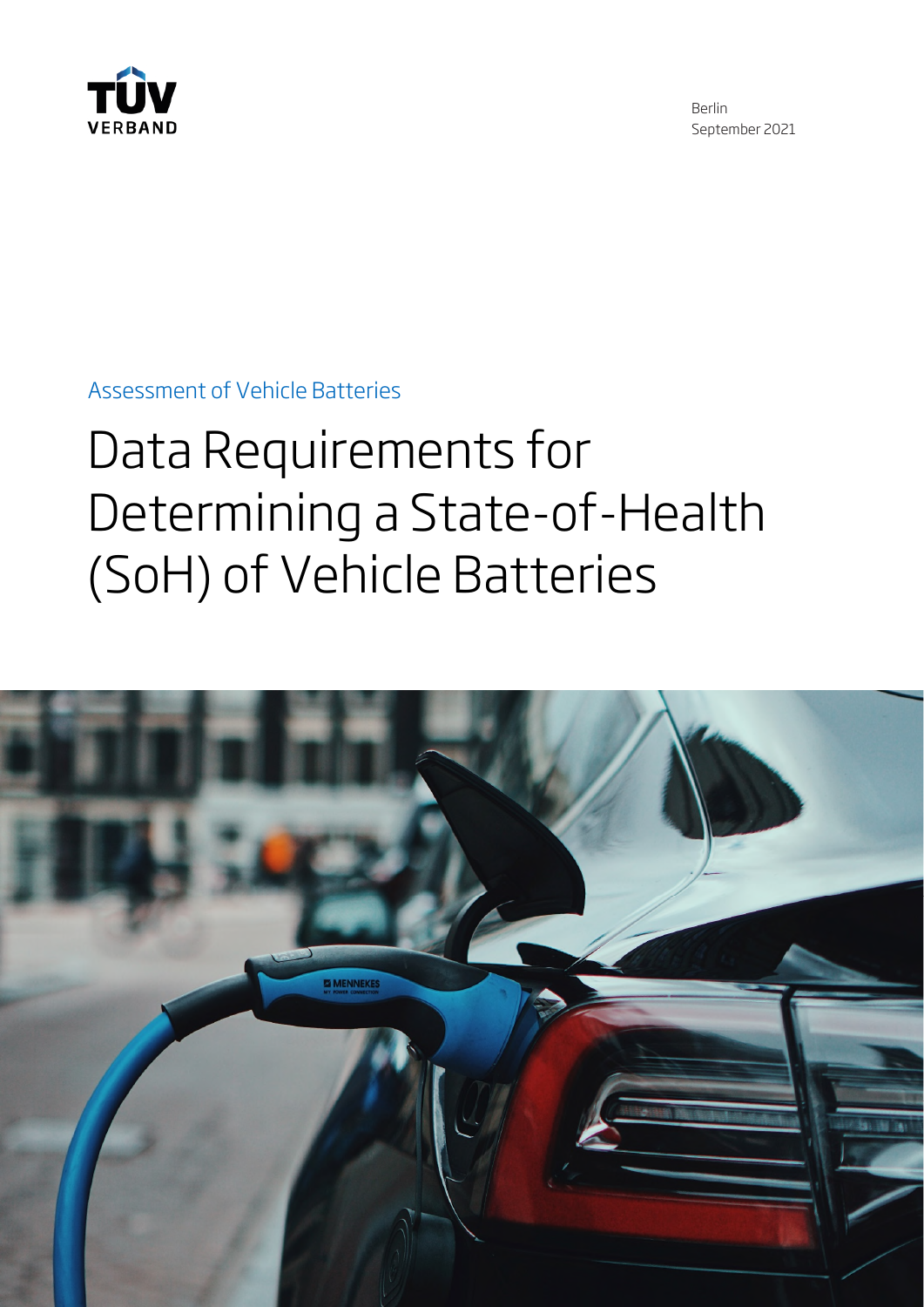

## Creating trust in vehicle batteries

Alternative drive systems are on the rise: In August 202[1](#page-1-0), with 28,860 newly registered vehicles<sup>1</sup> the market share of electric passenger cars was 14.9 percent, an increase of 79.5 percent compared to August 2020.

The vehicle battery is of particular importance when making a purchase decision for an electric car. Potential buyers and car owners need to know what condition the battery is in and what total capacity it (still) has at all times. An objective and comparable assessment of the state of health (SoH) of vehicle batteries can strengthen the confidence in electromobility and increase acceptance of electromobility sustainably and persistently. In a catalog of requirements, the TÜV Association formulates which data is necessary to be able to determine the SoH reliably.

The vehicle battery is the most expensive component of electric vehicles. In particular, vehicle owners must be able to rely on the information regarding battery quality, remaining battery capacity and the associated range. This also means that when vehicle batteries have fallen below the capacity where they no longer meet the everyday needs of a private customer and are on the threshold of second life use, it must be possible to determine a valid SoH that ensures the battery still meets the requirements for use in buffer storage systems, for example. In the course of second life use, certain data must be known about the condition of the former traction battery, because the entire system must be re-examined in the event of a change of use. Going forward, there must therefore be a reliable determination of a SoH, for any use of a battery.

The product "battery" must be assessable over its entire life cycle in order to be of maximum economic and ecological benefit. To date, however, there are no reliable, manufacturer-independent benchmarks for evaluating the SoH. For the battery assessment or the determination of the battery condition, there is a need for concrete requirements in the handling of the battery management system (BMS) data and their interpretation. To this end, the TÜV Association has defined minimum requirements as to which data would have to be made available by the vehicle manufacturer on a non-discriminatory basis so that a SoH can be reliably determined.

<span id="page-1-0"></span><sup>1</sup> Federal Motor Transport Authority (KBA): Press release: Issue 37/2021 - Licensing of vehicles in August 2021.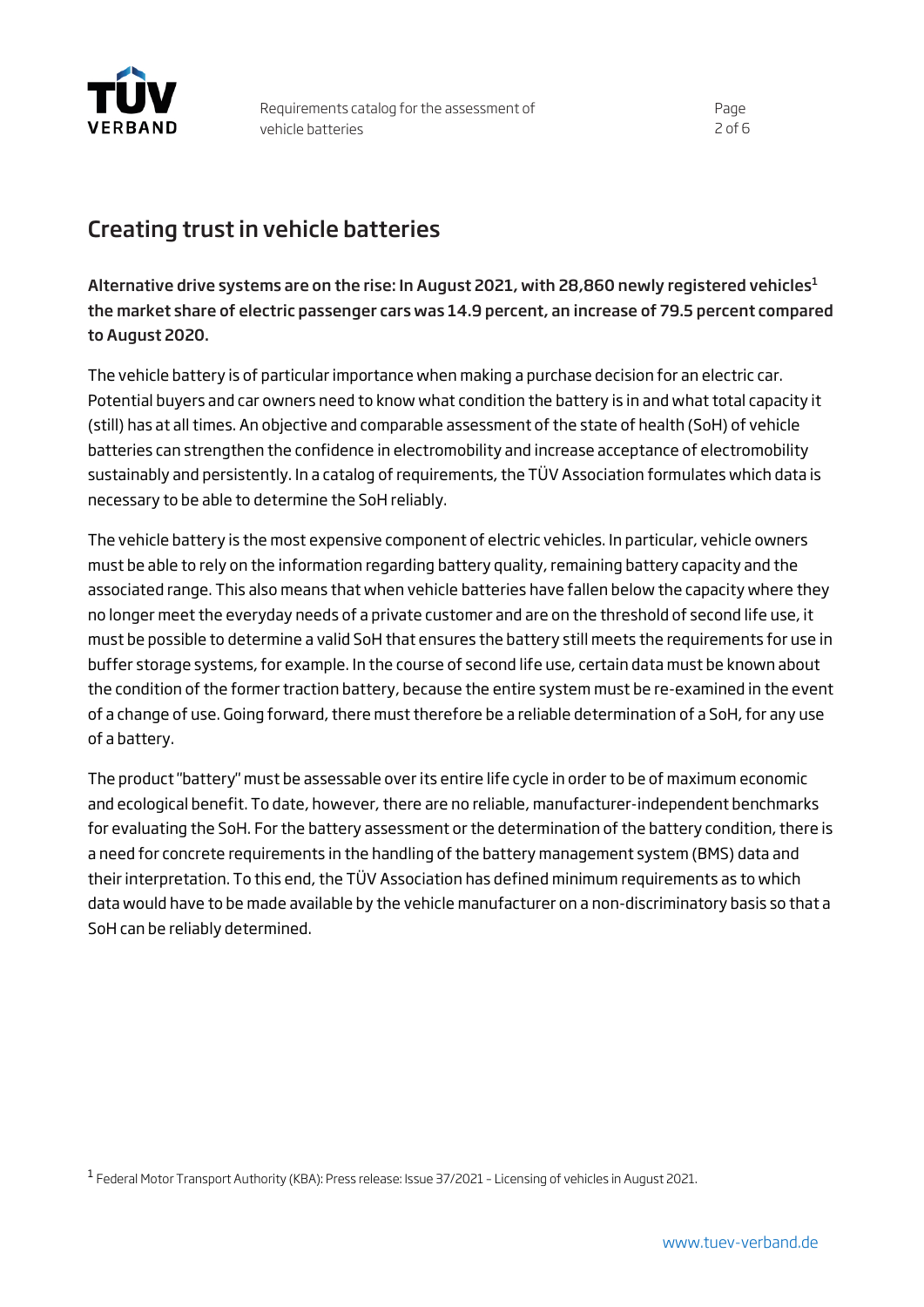

## Requirements catalog to determine a State-of-Health

| Parameter                                                                                           | Granularity/quality/tim<br>e interval                                                        | Comment                                                                                                                                                                                                                                                                          |
|-----------------------------------------------------------------------------------------------------|----------------------------------------------------------------------------------------------|----------------------------------------------------------------------------------------------------------------------------------------------------------------------------------------------------------------------------------------------------------------------------------|
| Cell voltage / total voltage<br>(cell-, module-, pack<br>voltage) (voltage over<br>time)            | Resolution at least at<br>1mV, sampling rate 10Hz                                            | Required for statement about battery state of charge                                                                                                                                                                                                                             |
| Temperature sensors<br>(cell-, module-, pack<br>temperature)<br>(temperature over time)             | Resolution at 0.1°C,<br>sampling rate min.<br>$0.01$ Hz                                      | Temperature influences battery voltage, available<br>battery capacity and battery internal resistance /<br>battery impedance                                                                                                                                                     |
| Cell-, module current<br>(current over time)                                                        | Resolution 5 mA,<br>Sampling rate 10Hz                                                       | Measure for charge/discharge and for charge/discharge<br>capability. Ideal case: Current and voltage values are<br>available at the same time stamps (synchronously).                                                                                                            |
| State of Charge (SoC)                                                                               | Resolution 0.01 %,<br>sampling rate min.<br>$0.01$ Hz                                        | Describes available electrical charge in relation to<br>nominal capacity. Given as a percentage.                                                                                                                                                                                 |
| SoH from BMS                                                                                        | Resolution 0.1%,<br>hourly sampling rate                                                     | Battery condition = remaining capacity at full charge.<br>100% corresponds to remaining capacity = nominal<br>capacity of the battery. A statement at module level<br>helps to make a differentiated statement about the<br>REESS. Value may require charge/discharge scenarios. |
| Charge throughput                                                                                   | Resolution 1 Ah,<br>Sampling rate 1 Hz                                                       | Describes the electrical utilization of the battery<br>(amount of charge passed through). It is a measure for<br>determining the cyclic aging of the battery.                                                                                                                    |
| Number/time of quick<br>charges/amount of<br>energy charged during<br>quick charges<br>(cumulative) | Resolution 1 Ah, energy<br>quantity in Wh,<br>Time in sec.,<br>medium fast charging<br>power | Fast charging leads to accelerated aging of the battery.<br>The manufacturer should show in e.g. a "battery<br>passport" how many quick charges are possible.<br>If monitoring is not continuous, the data should ideally<br>be made available.                                  |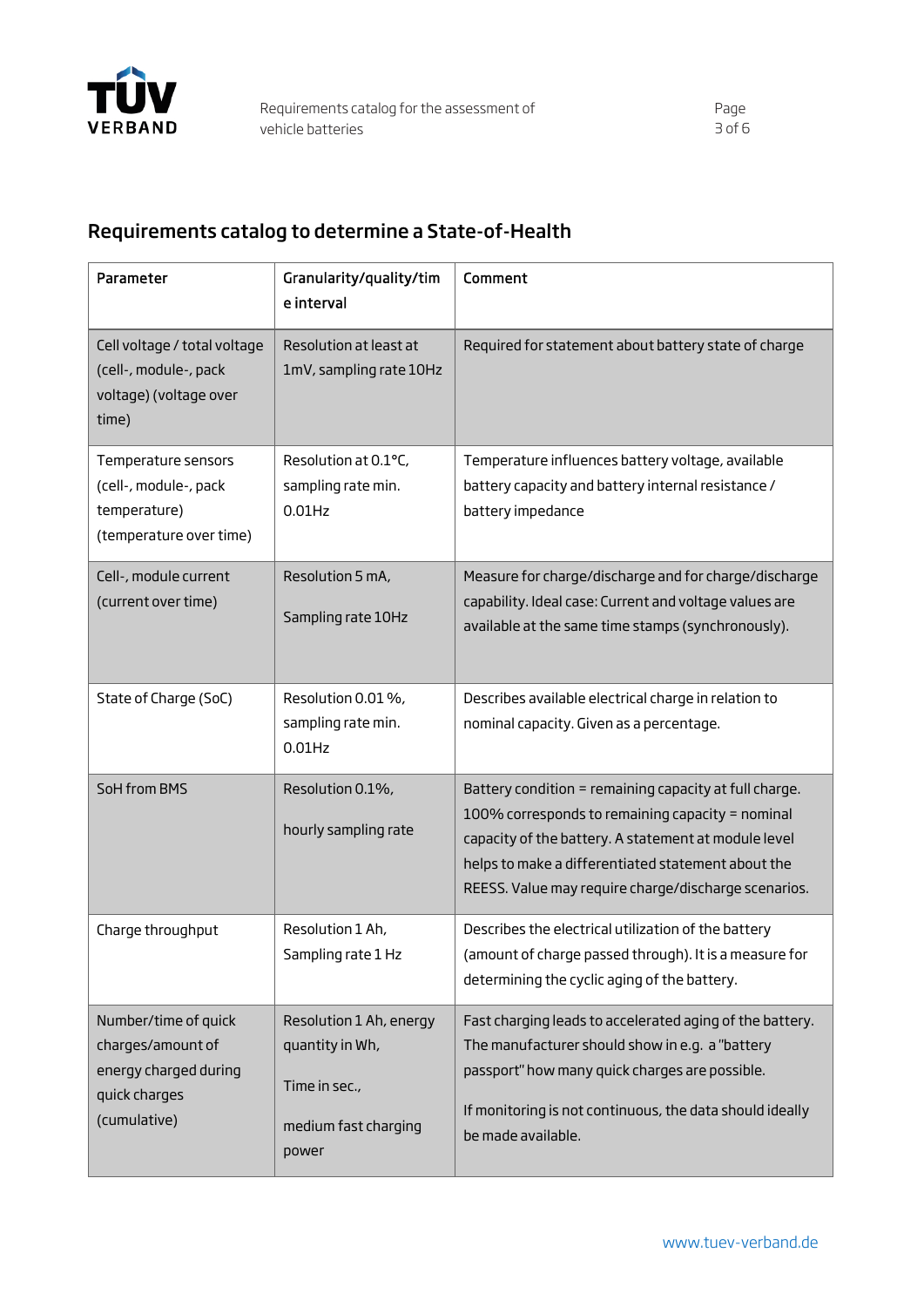

| Internal resistance                | Resolution at least 0.5%<br>of the nominal resistance<br>in Ohm or mOhm                                                                                    | Important factor in terms of possible power output.<br>Aging usually correlates with the internal resistance.<br>Would be a supporting tool for sorting in database and<br>plausibility check of the SoH output by the battery. |
|------------------------------------|------------------------------------------------------------------------------------------------------------------------------------------------------------|---------------------------------------------------------------------------------------------------------------------------------------------------------------------------------------------------------------------------------|
| Remaining capacity                 | Resolution at least 0.5%<br>of the manufacturer's<br>specification of the gross<br>capacity in Ah or mAh                                                   | The remaining capacity is one of the factors for the<br>percentage SoH calculation.                                                                                                                                             |
| Depth of Charge (DoD)<br>(average) | Quantity DoD (SoC<br><30%) & Duration "How<br>long was the battery<br>below x %),<br>Number DoD (SoC<br>$(10\%)$<br>Number of DoD (SoC<br>>90%), Histogram | The depth of charge/discharge (DoD) is a crucial<br>parameter for determining the state of charge and state<br>of health. It can either be calculated from the SOC signal<br>or be provided.                                    |
| Assumed nominal capacity           | Constant value,<br>Ah or mAh                                                                                                                               | The nominal capacity must be known in order to<br>determine the relative state of health from the current<br>capacity and nominal capacity.                                                                                     |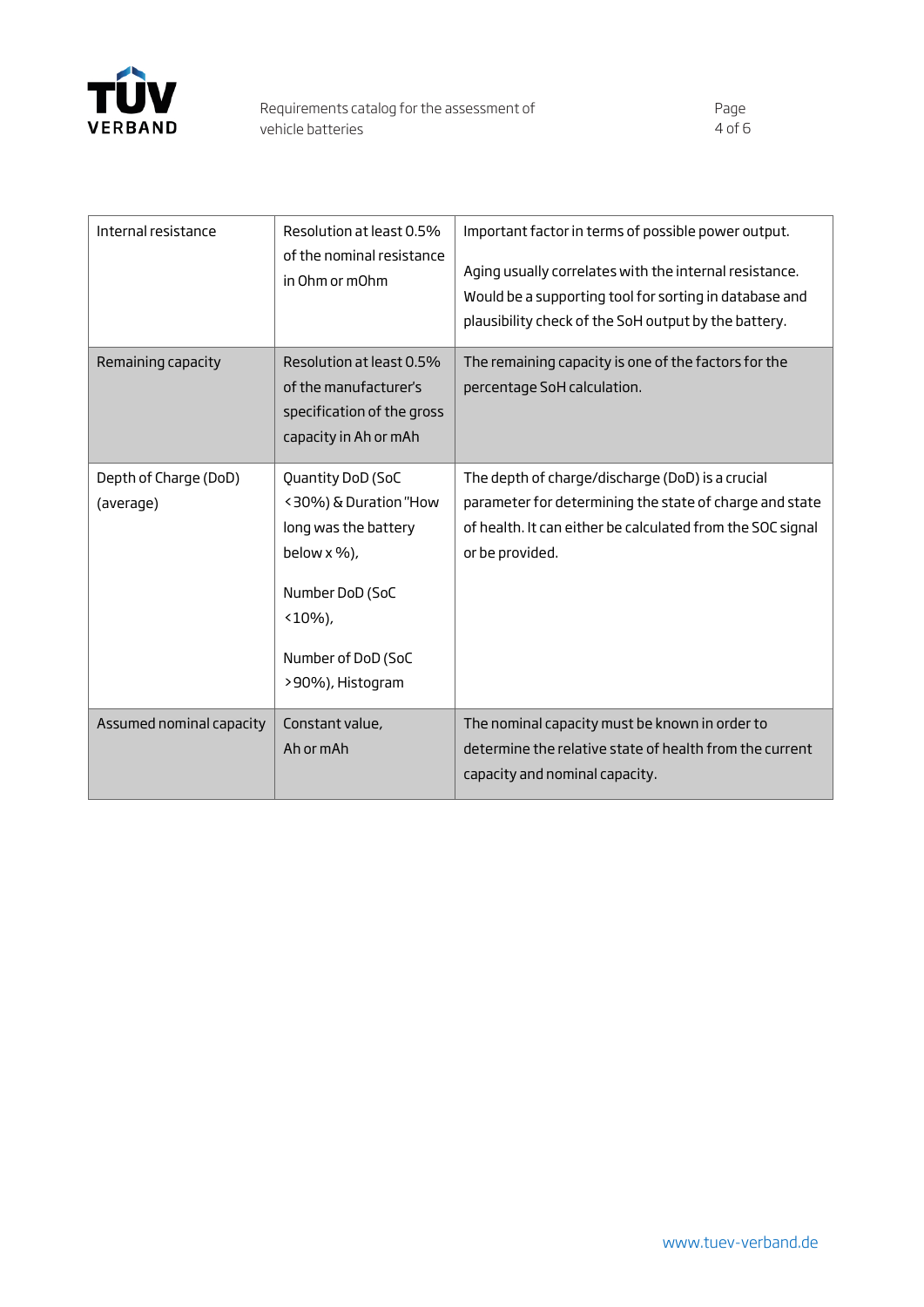

## Key demands

#### > Non-discriminatory access to battery data required

Data used to determine a State-of-Health must be provided in a legally standardized form by vehicle manufacturers to independent organizations on a non-discriminatory basis.

#### $\ge$  Enable data sharing as early as possible in the life cycle of the vehicle

To assess how a vehicle compares to the overall fleet always requires a variety of data input from multiple sources. For this reason, the TÜVs are demanding to begin a data elicitation as early as possible in the vehicle's life cycle so that a sufficiently comprehensive data pool can be created as quickly as possible for meaningful statements on a SoH - across manufacturers and models.

#### $\rightarrow$  Link carbon footprint to the number of cycles of a battery

Cycle stability plays a decisive role in the carbon footprint (CF) of vehicle batteries. Thus, even batteries with a larger CF during production can also be operated in an ecologically sensible manner through increased cycle stability. The current revision of the EU Battery Directive does not yet address this issue. In the future, a CF must therefore also be linked to the number of cycles of the battery, because the service life has a major influence on the CO<sub>2</sub> footprint. For a neutral evaluation of the CF of batteries from different vehicle manufacturers over the entire life cycle, non-discriminatory access would offer decisive advantages.